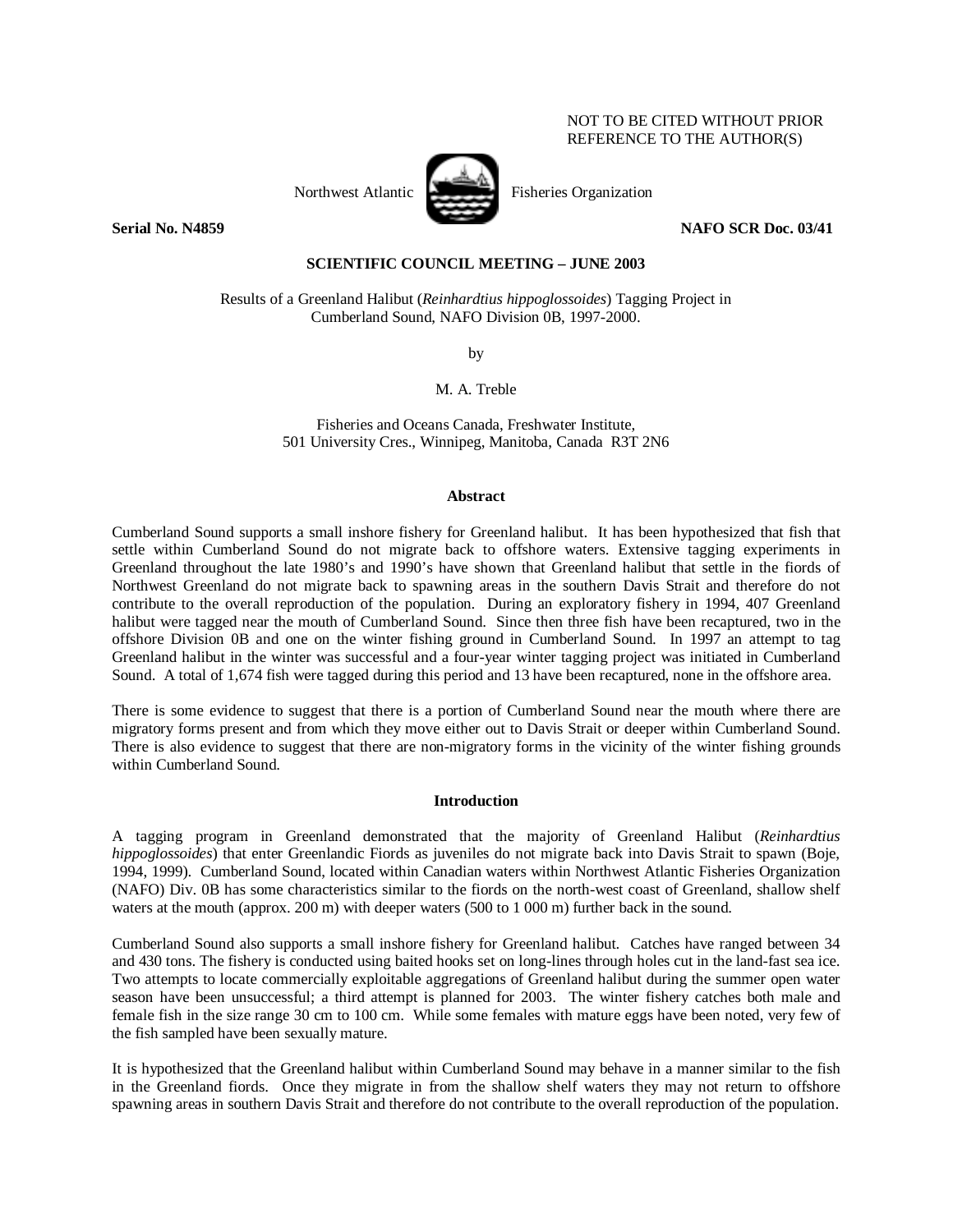An initial attempt was made to tag Greenland halibut on the ice in Cumberland Sound in 1993. The fish were not able to survive the tagging process and no fish were released.

In the summer of 1994, 407 Greenland halibut were tagged near the entrance to Cumberland Sound during an exploratory fishery that was conducted in Davis Strait and Cumberland Sound (Northlands Consulting 1994) (Fig. 1). These fish were captured using otter trawl gear. Three fish were subsequently re-captured, two from Davis Strait and one from the winter fishing ground near the base of Cumberland Sound.

In 1995 the NAFO Scientific Council recommended that a tagging project be carried out in Cumberland Sound. However, an attempt to do so during that summer was not successful, few were caught and no tags were applied.

In 1997 a second attempt was made to tag Greenland halibut during the winter fishery. With modifications to the 1993 methods and some good weather this feasibility study proved to be successful (Stephensen *et al*., 1997). It was also demonstrated using mesh cages to hold fish at depth, that Greenland halibut could survive at least 2 days following capture and tagging (Stephensen *et al*., 1997 and Simonsen and Treble, in press). Results of the tagging conducted during 1997-2000, along with the three recaptures from the Northlands Consulting tagging project conducted in 1994 are presented in this paper.

## **Materials and Methods**

Tagging was conducted over a 10 day period during mid April to early May in each year, 1997 to 2000. Greenland halibut were captured using longline gear and local winter fishing techniques. The fish were transported a short distance in an insulated holding tank to a tagging tent, where they were tagged with numbered Floy tags and released. For a detailed description of the methods and details on tagging mortality see Simonsen and Treble (in press).

Many of the tagged fish caught during 1998-2000 were also injected with oxytetracycline (OTC) an anti-biotic that is known to mark fish otoliths and bone and has been useful in age validation.

A reward of \$40 is offered for the return of tagged fish in whole (round) condition. In order to improve the success of collecting information on recaptured fish an advertising campaign was conducted in the community of Pangnirtung where fishermen of the region reside and most Greenland halibut are landed. Observer companies and licensing sections were also contacted and information was provided to the NAFO Secretariat who documents tagging programs conducted throughout the region.

## **Results and Discussion**

Tagging locations for 1994 and 1997-2000 are shown in Fig. 1 and 2. Recapture locations are also shown coded by year tagged. There have been only 2 recaptures in the offshore Davis Strait area, both from the summer 1994 tagging program. This tagging took place at  $65^{\circ}3'N$  and  $64^{\circ}58'W$  (Fig. 1). A third fish from this location was recaptured on the winter fishing ground at the base of Cumberland Sound.

The extent of the land-fast sea ice and therefore fishing location varies from year to year. During 1997 and 1999 tagging took place at approximately  $65^{\circ}58'N$  and  $66^{\circ}40'W$  and in 1998 and 2000 ice conditions were better and the location was shifted slightly to the SE over deeper water at approximately 65°50'N and 66°21'W (Fig. 2). There were 1 674 tags applied over four years, 1997-2000 (Table 1). Over 80% of the tagged fish in 1998 and 1999 were marked with OTC, with an additional 43% marked in 2000. The otoliths for three of these marked fish have been retrieved, one after 1 yr, 10+ months, one after 2 years, 11+ months and one after 3 years, 10+ months. Analysis of these results is not yet completed.

Of the 1 674 fish tagged from 1997-2000, 13 have been recaptured, all during the Cumberland Sound winter fishery. The time between tagging and recapture has varied from less than one year to four years, 11 months with at least 6 of these recaptures occurring at or very near where they were tagged (Table 2). There have also been two tagged fish that were not recaptured in the fishery. One was found dead in one of the fishing holes 12 days after tagging (#PG03965) and one was found in the stomach of a Greenland shark 3 days after tagging (#PG03875).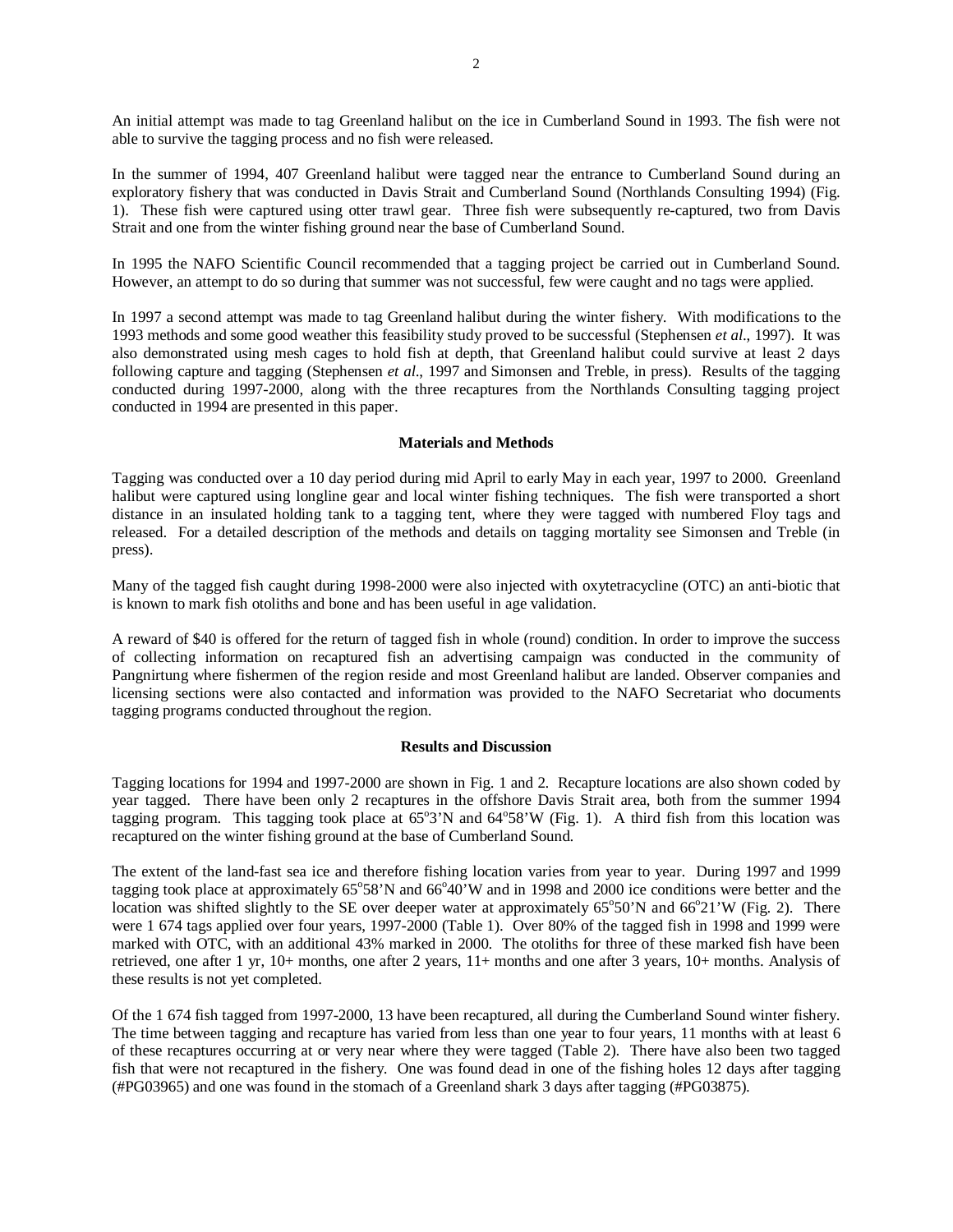The recaptured fish varied in length at tagging from 330 mm to 755 mm with the majority falling above 550 mm (Table 2). Not all fish have been sampled upon recapture and at least one length measurement looks unusual so annual growth rates have not been estimated. There is sex information for seven of the recaptured fish and six were classed as female.

A majority of the recaptured fish (10) came from the 1997 and 1999 tagging location (Fig. 2, Table 1). This is the location where the ice first forms over a deep,  $>500$  m, hole and in two of the five years since tagging the fishermen have not been able to move beyond this location because of poor ice conditions. Therefore, more effort has been expended in this area which may explain the greater number of returns, assuming the fish are not moving around very much. However, fish tagged in 1997 and 1999 have been caught in both fishing locations but fish tagged in 1998 and 2000 have only been caught in the deeper location, suggesting that movement or migrations may be in one direction only, from shallower to deeper waters. The tagging methods and weather conditions were similar across all years but some of the differences observed in numbers of recaptures across years tagged may also be due to tagging mortality.

The analysis of these tagging data is difficult given so few tag returns. There is some evidence that there is a portion of Cumberland Sound extending from the mouth to approximately 65°3'N and 64°58'W where there are migratory forms and from which they move either out to Davis Strait or deeper within Cumberland Sound. This observation is based on the results of the tagging project conducted in 1994. There is also some evidence to suggest that there are non-migratory forms in the vicinity of the winter fishing grounds. This observation is based on the fact none of the fish tagged on the winter fishing ground between 1997 and 2000 have been caught in the offshore despite the fact that offshore effort has increased substantially in recent years (Treble et al. 2003). For five of the six years since tagging began the Cumberland Sound fishery has been at an all time low point in terms of catch and effort. Catches were low varying between 34-77 tons from 1998 to 2001 in 2002 they increased to 106 tons and in 2003 they have increased again to just over 200 tons. Numbers of recaptured fish have increased along with these increases in catch (Table 2). At the same time catches in the offshore Div. 0B fishery (which is comprised of trawl, gillnet and longline fleets) have remained fairly constant ranging from 3 800 tons to 6 000 tons and catches in the new Div. 0A fishery reached 2,626 in 2001 and 3.561 in 2002. Also, several of these recaptured fish have been caught in the same location they were tagged as much as 2 to 4 years later, suggesting they may be non-migratory residents of Cumberland Sound.

## **Acknowledgements**

Funding for this project came from Fisheries and Oceans Canada Nunavut Implementation Fund and the Nunavut Wildlife Management Board. The Pangnirtung Hunters and Trappers Association approved the project and handled the fishermen's contract. Parks Canada Staff in Pangnirtung provided valuable logistical support. Thanks to the fishermen, Davidee Evic, Terry Evic, Adam Evic, Michael Kisa and Stephen Kooneloosie and science staff Tasha Stephenson, Jean-Guy Duchesne, Linda Porter, Pierre Landry, Aaron Fisk and Jennifer Pranschke.

#### **References**

- Boje, J. 1994. Migrations of Greenland halibut in Northwest Atlantic based on tagging experiments in Greenland waters 1986-1992. NAFO SCR Doc., 94/18.
- Boje, J. 1999. Intermingling and seasonal migrations of Greenland halibut stock components in the Northeast Atlantic based on tagging studies. NAFO SCR Doc., 99/25.
- Northlands Consulting. 1994. 1994 Exploratory fishery: A report on exploratory fishing for shrimp and groundfish in Cumberland Sound, Davis Strait, and Resolution Island survey areas. Northlands Consulting P.O. Box 66 Iqaluit.  $46$  pp + appendix.
- Simonsen, C. S. and Treble, M. A. (in press). Tagging mortality of Greenland halibut *Reinhardtius hippoglossoides* (Walbaum). *J Northw. Atl. Fish. Sci*., **31**: xx-xx.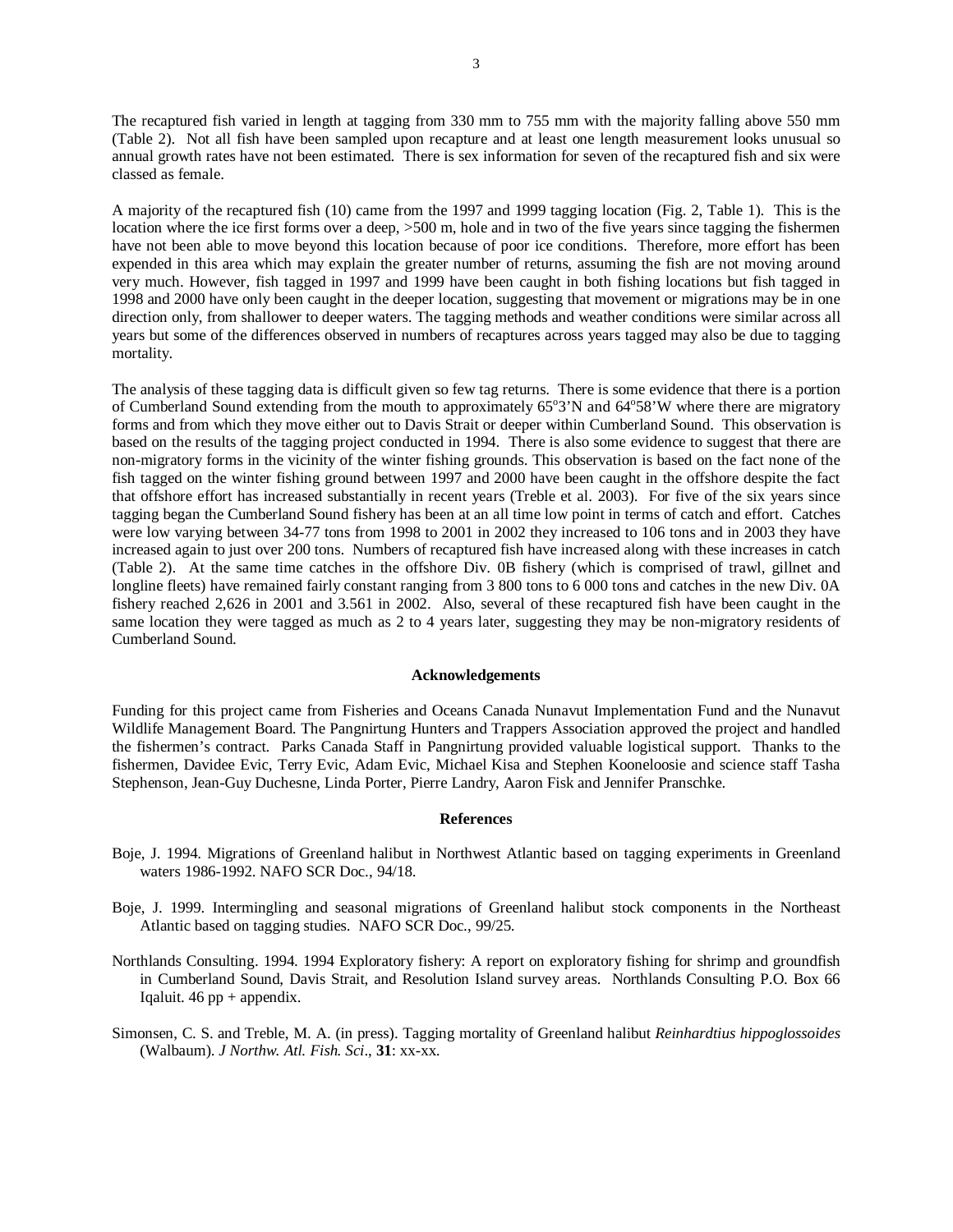- Stephenson, T. D., Treble, M.A., Mathias, J. A. and Pike, D. G. 1997. Experimental tagging of Greenland halibut (*Reinhardtius hippoglossoides*) in Cumberland Sound, Baffin Island during the winter fishery, May 1997. NAFO SCR Doc., 97/48.
- Treble, M. A., Brodie, W. B. and D. Power. 2003. Summary of data from the offshore Canadian commercial fishery for Greenland halibut in Subarea 0. NAFO SCR Doc., 03/50.

Table 1. Mark and recapture data for the 1994 (source: Northlands Consulting 1994) and 1997-2000 Greenland halibut tagging projects.

| Year            | Tagging Period       | Number<br>of Fish<br>Tagged | Number of Fish<br>Marked with<br>Oxytetracycline | Number of Fish Recaptured        |
|-----------------|----------------------|-----------------------------|--------------------------------------------------|----------------------------------|
| 1994            | Aug-Sept             | 407                         | -0                                               | 3                                |
|                 |                      |                             |                                                  |                                  |
| 1997            | May $1-8$ , $8$ days | 143                         | $\Omega$                                         | 4                                |
| 1998            | April 17-27, 10 days | 595                         | 523                                              | 0 (1 found dead in fishing hole) |
| 1999            | April 12-22, 10 days | 404                         | 367                                              | 6 (1 found in shark stomach)     |
| 2000            | April 9-17, 9 days   | 532                         | 229                                              |                                  |
| Sub-Total 97-00 |                      | 1674                        | 1119                                             | 13                               |
| TOTAL           |                      | 2081                        |                                                  | 16                               |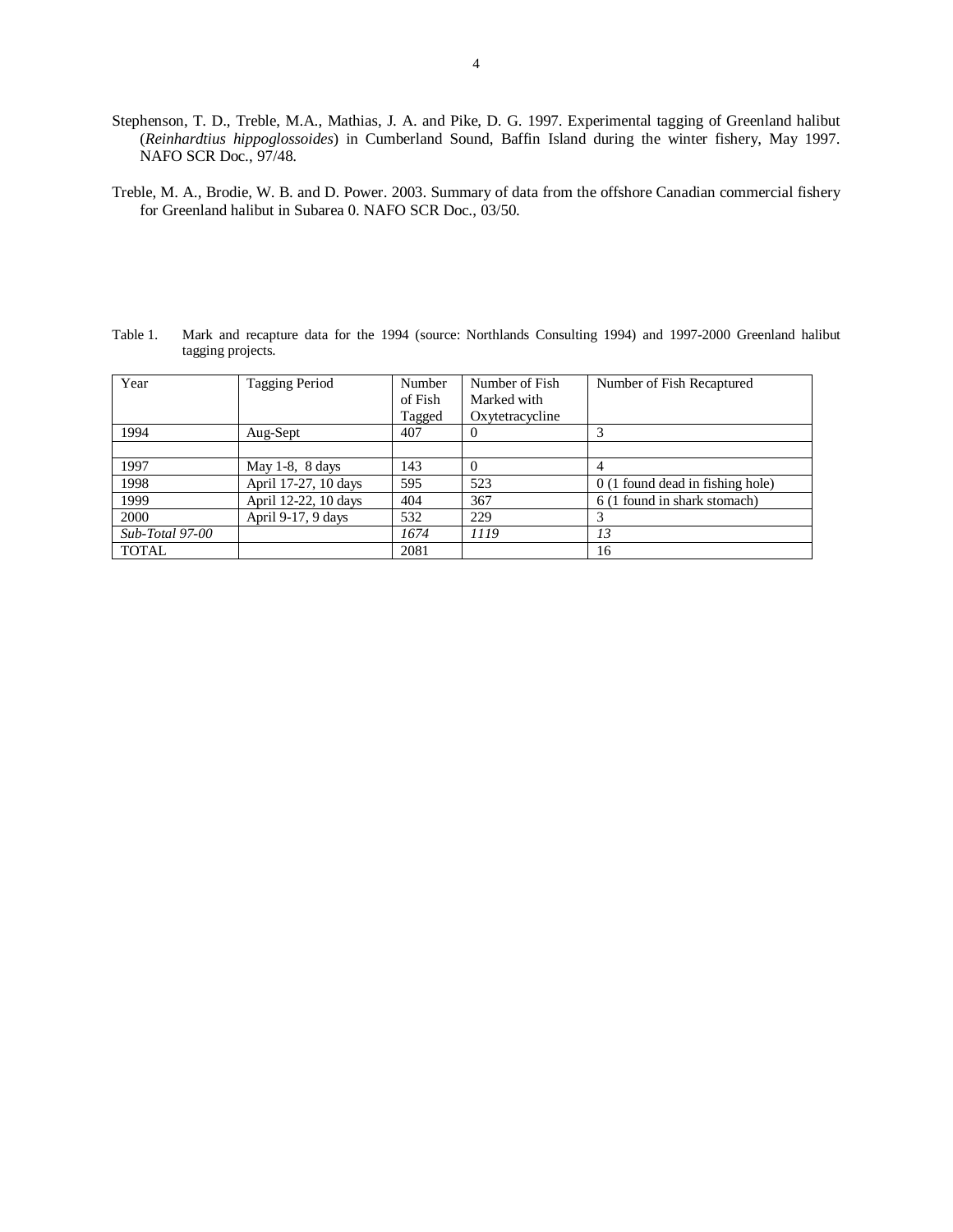Table 2. Data on recaptured Greenland halibut, tag number, date, location and size at tagging, date, location, size and sex at recapture (if available) and time since tagging.

|         |                | Lat.<br><b>Tagged</b> | Long.<br>tagged | Length | Weight |                   | Lat.<br>Recap. | Long.<br>Recap. | Length | Rd.<br>Weight | <b>Dressed</b> |                           |                                     |
|---------|----------------|-----------------------|-----------------|--------|--------|-------------------|----------------|-----------------|--------|---------------|----------------|---------------------------|-------------------------------------|
| Tag no. | Date Tagged    | (dd)                  | (dd)            | (mm)   | (g)    | Date recap        | (dd)           | (dd)            | (mm)   | (g)           | Wt. (g)        | <b>Sex</b>                | <b>Time Since Tagging</b>           |
| PG04243 | Sept. 2, 1994  | 65.05                 | $-64.98$        | 330    | 800    | Nov. 18, 1995     | 62.57          | $-60.22$        | 600    | 2004          |                |                           | $1 \text{ yr}, 2+$ months           |
| PG04196 | Sept. 2, 1994  | 65.05                 | $-64.98$        | 600    | 2500   | Feb/Mar, 1996     | 65.92          | $-66.58$        |        |               |                |                           | 1 yr, $5+$ months                   |
| PG04161 | Sept. 2, 1994  | 65.05                 | $-64.98$        | 610    | 2500   | June 18, 1997     | 61.98          | $-60.52$        | 660    | 2500          |                | $_{\rm F}$                | $2 yr, 9+ months$                   |
| 1569    | May 2, 1997    | 65.98                 | $-66.73$        | 600    |        | March 14, 1998    | 65.83          | $-66.35$        |        |               |                |                           | $10+$ months                        |
| PG03965 | April 22, 1998 | 65.84                 | $-66.35$        | 470    |        | May 3-4, 1998     | 65.84          | $-66.35$        |        |               |                |                           | 12 days                             |
| PG03875 | April 19, 1999 | 65.97                 | $-66.68$        | 550    |        | April 22, 1999    | 65.97          | $-66.68$        |        |               |                |                           | 3 days                              |
| 1562    | May 2, 1997    | 65.98                 | $-66.73$        | 725    |        | May 8, 2000       | 65.85          | $-66.35$        |        |               |                |                           | 3 yrs                               |
| PG03397 | April 20, 1999 | 65.97                 | $-66.68$        | 550    |        | March 15, 2001    | 65.97          | $-66.67$        | 550    | 1550          | 1200           | M                         | $1yr$ , $10+$ months                |
| PG02769 | April 15, 2000 | 65.85                 | $-66.35$        | 755    |        | April 6, 2001     | 65.83          | $-66.42$        |        |               | 3856           | $\mathbf{F}$              | $11+$ months                        |
| 1573    | April 3, 1997  | 65.98                 | $-66.73$        | 540    |        | March 10, 2001    | 65.96          | $-66.62$        |        |               |                |                           | $3 \text{ yrs}, 11 + \text{months}$ |
| PG03250 | April 15, 1999 | 65.97                 | $-66.68$        | 645    |        | March 1, 2002     | 65.98          | $-66.75$        |        |               | 2270           |                           | $2 \text{ yrs}, 10+ \text{ months}$ |
| PG03270 | April 15, 1999 | 65.97                 | $-66.68$        | 635    |        | April 4-7, 2002   | 65.97          | $-66.67$        | 640    | 2340          | 1790           | $\mathbf{F}$              | $2 \text{ yrs}, 11 + \text{months}$ |
| PG03422 | April 21, 1999 | 65.97                 | $-66.68$        | 675    |        | April 7-10, 2002  | 65.87          | $-66.58$        |        |               |                | $\boldsymbol{\mathrm{F}}$ | 3 yrs                               |
| 1584    | May 4, 1997    | 65.98                 | $-66.73$        | 620    |        | April 10-13, 2002 |                |                 | 690    | 3150          | 2270           | $\mathbf{F}$              | $4 \text{ yrs}, 11 + \text{months}$ |
| PG02162 | April 13, 2000 | 65.85                 | $-66.35$        | 555    |        | Feb. 20, 2003     |                |                 |        |               |                |                           | $2 \text{ yrs}, 10 \text{ months}$  |
| PG03916 | April 20, 1999 | 65.97                 | $-66.68$        | 600    |        | March 4, 2003     | 65.83          | $-66.42$        | 660    | 2730          | 2025           | $\mathbf{F}$              | $3 \text{ yrs}, 10+ \text{ months}$ |
| PG02321 | April 16, 2000 | 65.85                 | $-66.35$        | 605    |        | March 16, 2003    | 65.83          | $-66.42$        |        |               | 1704           |                           | $2 \text{ yrs}, 10+ \text{ months}$ |
| PG03423 | April 21, 1999 | 65.97                 | $-66.68$        | 670    |        | March 16, 2003    | 65.83          | $-66.42$        |        |               | 4390           |                           | $3$ yrs. $10+$ months               |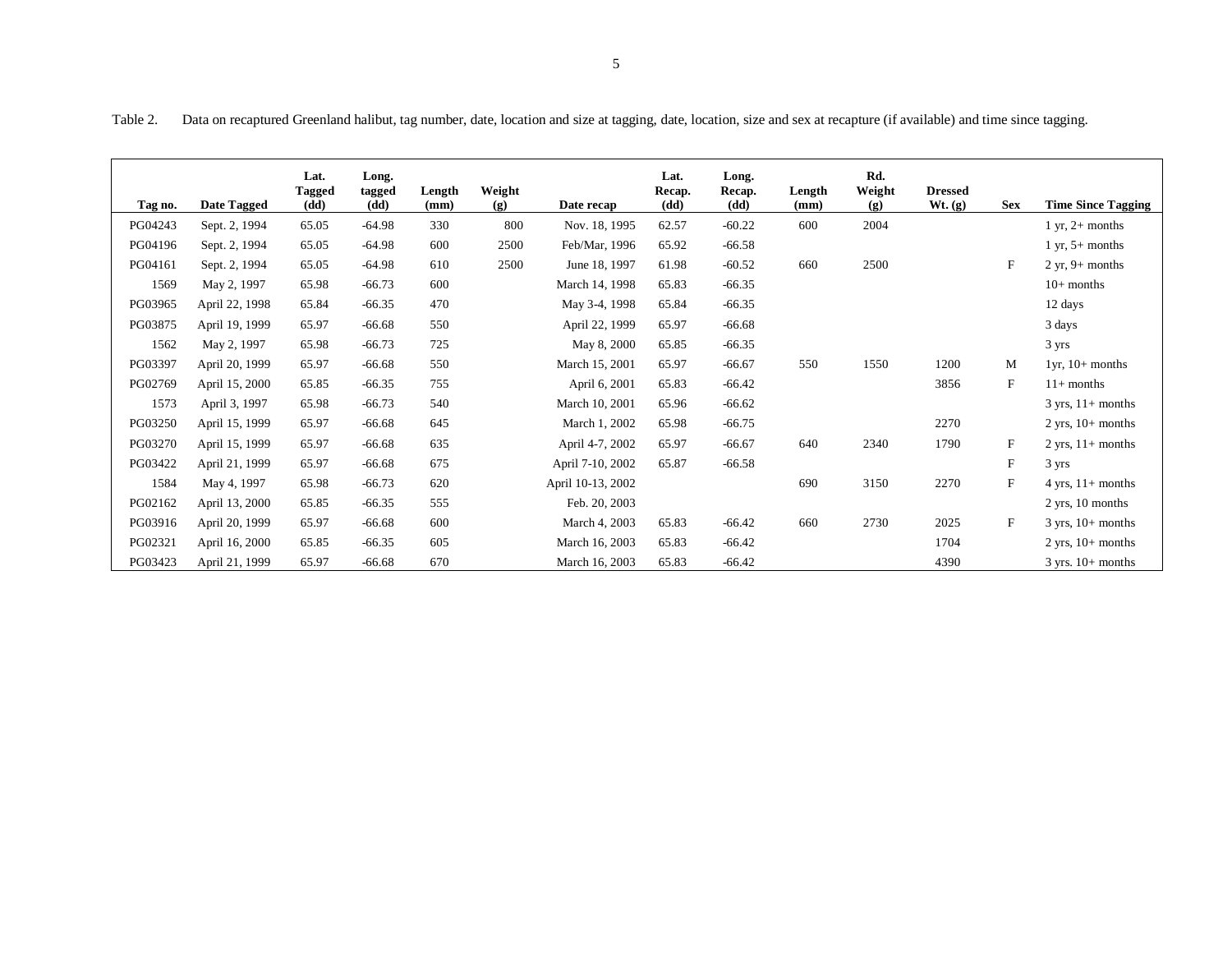

Fig. 1. Tagging and recapture locations for Greenland halibut tagged in Cumberland Sound, 1994 and 1997-2000. Only the 1994 location is visible, the tag recapture points obscure the others. Two of the three fish recaptured from the 1994 tagging project were recaptured in the offshore area of Div. 0B and one was recaptured on the winter fishing grounds in Cumberland Sound.